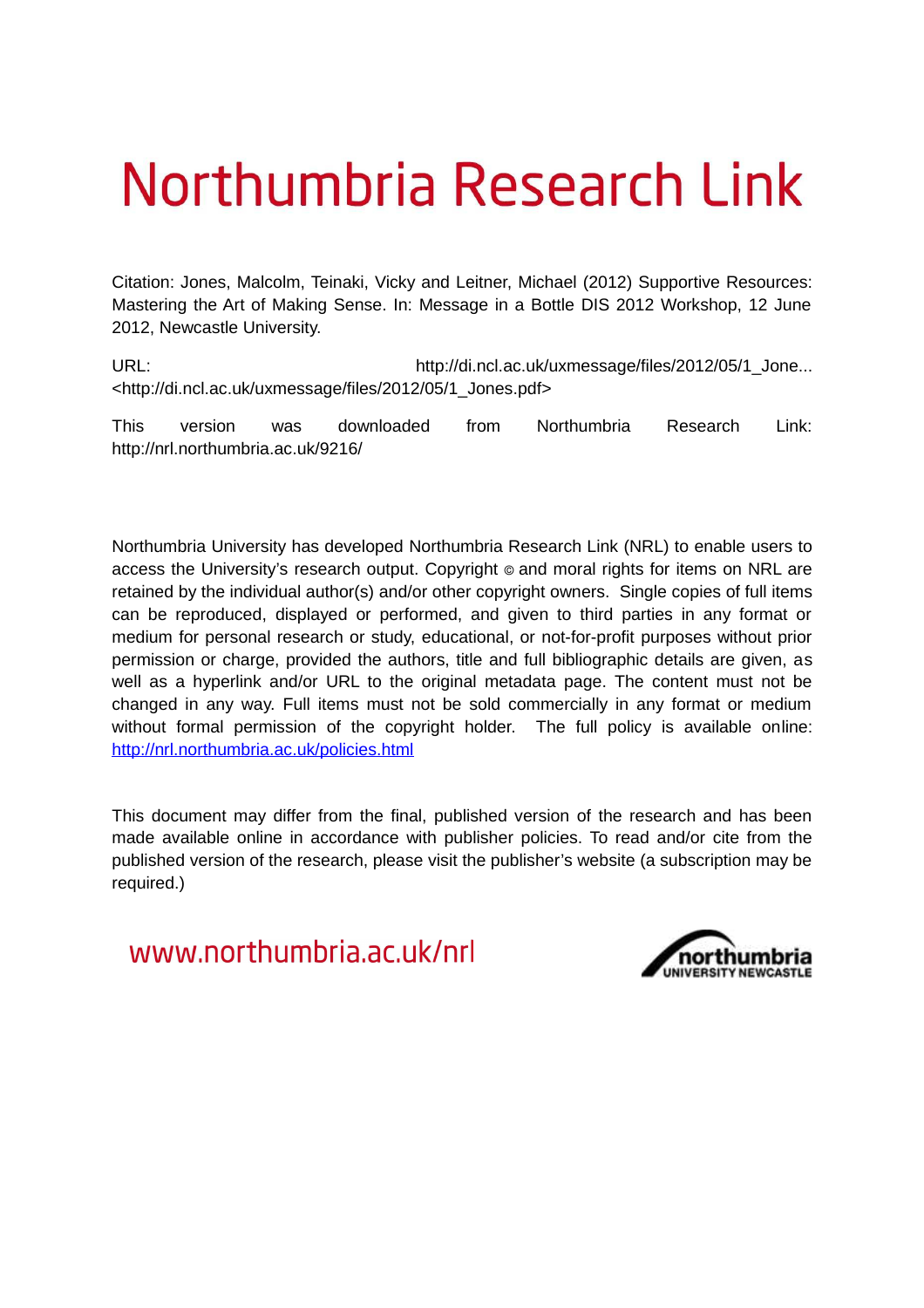# **Supportive Resources: Mastering the Art of Making Sense**

**Malcolm Jones** Northumbria University Newcastle upon Tyne malcolm2.jones@northumbria.ac.uk

**Michael Leitner** Northumbria University Newcastle upon Tyne Michael.leitner@northumbria.ac.uk

**Vicky Teinaki** Northumbria University Newcastle upon Tyne Vicky.teinaki@northumbria.ac.uk

### **ABSTRACT**

This paper questions the nature of qualitative user studies as currently applied in the context of experience-centered design. We suggest that conceiving knowledge as if it were an entity that can be captured in some form and transferred unchanged oversimplifies the situation in the case of design, and, for the purpose of opening a dialogue on the topic is problematic. We put forward an alternative perspective, that of *supportive resources*, which go beyond social science-based approaches, such as user studies, to focus on the forming of knowledge by designers. *Supportive resources* are intended to *inspire*, but equally they are intended to help *frame, guide* and *support* the design process in a non-prescriptive way. Designers can apply them as needed to support existing approaches. In order to better describe *supportive resources* and their role in design, the authors present four examples from projects currently being undertaken by the authors; storytelling, language and touch, material knowledge, and video.

#### **Author Keywords**

User experience; story telling; design tools; language; video; materials; touch.

#### **ACM Classification Keywords**

#### **General Terms**

Human Factors; Design.

# **INTRODUCTION**

Designers face a twofold issue when it comes to the use of qualitative user methods. Not only must they assemble background contextual material that can inform design, they must also interpret the findings from this material in ways that both inform and rationalize design choices.

This is complicated by that fact that contextual material is captured in a range of forms and media that cannot be directly translated for use in design, but rather must be interpreted and reinterpreted throughout design. Issues of this kind are closely linked to language and the activity of sense-making. Also, these issues are not restricted to a single phase of design, but arise in any situation where

*DIS'12,* Jun 11-15, 2012, Newcastle Upon Tyne, UK.

Copyright 2012 ACM 978-1-4503-1015-4/12/05...\$10.00.

design draws on external sources for understandings and inspiration. The material outcomes of qualitative user studies are only one of many assets a designer will base his/her design decisions on. Our research aims to increase a designer's opportunities for inspiration and for gaining insights throughout the design lifecycle. We are not simply concerned with helping designers identify, gather and manage 'concrete' contextual materials, but rather in providing designers with new opportunities for knowledge generation. We do this by readdressing what is, in design, a long-standing question; what do designers need? Expanding on the work of Woolrych et al. (2011), we propose *supportive resources.*

Our approach questions the efficacy of traditional social science-based, user-centered methods in design research. Furthermore, we are cautious about the use of terminology that tends to be associated with them, such as 'knowledge capture' and 'knowledge transfer'. While methods that claim to support design (e.g. qualitative user studies) have been systematically improved over the past four decades, many of them have also become prescriptive (prescribing rules or procedures that are considered "good" or correct). Use of these methods can give the false impression that if certain methods are used, certain outcomes can be expected: one only need apply it and, voilá. These approaches, we propose, do not adequately serve the needs of contemporary design work and will not support the kinds of challenges that design expects to face in the future.

We are affiliated with the *Making Sense Through Insights* theme in the School of Design at Northumbria University. As such, we adhere to a Research *for* Design approach that is focused on helping designers make sense of the communities they serve and the challenges they encounter by providing them with novel perspectives and worthwhile 'insights'. Our resources help to *inspire* novel and productive thinking during key design activities, such as *framing* (helping designers decide whom they are designing for and for what purpose), *guiding* (helping designers to navigate design situations), and *choice support* (providing designers with what they need to make informed choices). In the following section we present four research perspectives that provide an overview of *supportive* 

Permission to make digital or hard copies of all or part of this work for *resources*. personal or classroom use is granted without fee provided that copies are not made or distributed for profit or commercial advantage and that copies bear this notice and the full citation on the first page. To copy otherwise, or republish, to post on servers or to redistribute to lists, requires prior specific permission and/or a fee.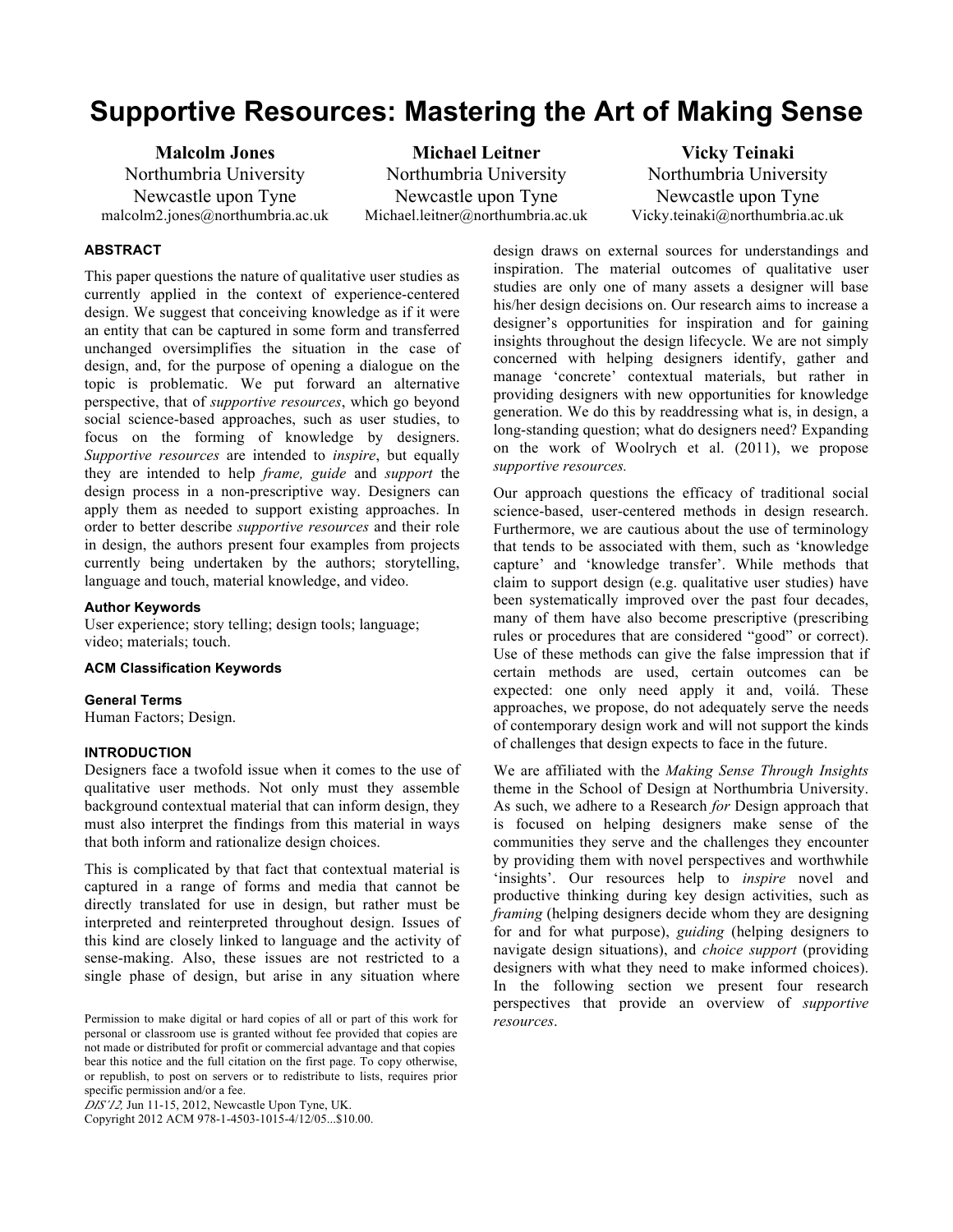# **SUPPORTIVE RESOURCES**

#### **Getting the Right Story and the Story Right**

As design has focused on the complex challenge of understanding the "user", it has inherited another challenge, that of working with representations of users and experiences. Stories have emerged as one of the most effective forms of user and experience representation (Quesenbery & Brooks, 2010). Numerous storytelling methods and tools are available to designers, yet one of a designer's greatest challenges remains the ability to get the right story and the story right. The challenge includes: gaining understandings to inform choices about which stories to tell, choosing appropriate forms of representation, managing the evolution of stories (including evaluation of the effective transfer of value statements), and translating stories from one form or modality to another. A survey of the literature suggests that support for competencies in storytelling and story management lag behind support for methods and tools. Knowledge resources that can support designers in this area are needed.



**Figure 1. Naturalistic storyboards**

An example of a situation in which these challenges become extreme is when textual scenarios are transcribed into 'naturalistic storyboards' (refer to Figure 1; a sequence of images with human participants that are 'akin to storywriting'; Kress & van Leeuwen, 2006: 62). The project aims to develop a set of storytelling knowledge resources that support designer's understandings of how story, narrative and scenarios work in design. The resources are envisioned as a loose collection of game-like activities that simulate design storytelling situations. It is proposed that this will facilitate informed choices and lead to more effective use of existing scenario-based approaches.

# **Increasing Designers' Expertise in Touch Through Language**

In research on design and language, especially that in relation to touch, attention is generally focused on users rather than designers (e.g. Dagman, 2010), or seeks to *quantify* sensory responses to their work (Kansei Engineering, as described by Schütte; 2005). However, in apprentice-based learning (such as design studio education) language plays a key part in knowledge acquisition, acting as a means for novices to not only pick up the vocabulary of experts in situ, but also understand the means by which to evaluate their decisions (Seely Collins et al, 1991). In other words, language is a tool for *informing* perception and spurring further action (Bardzell, 2010).

Why is there no generally accepted designers language relating to touch? In comparison, visuals and sound have generally accepted language systems. Music has a longstanding language system that supports notation, dissemination and knowledge composition. Visuals, while with a shorter history, have a stable language due to the Bauhaus, Gestalt psychology and semiotics. Part of the difficulty surrounding language and touch is its situatedness (see for example McCullough; 1998): touch, unlike other senses such as vision and sound, is personal and exploratory, and thus a less likely candidate for discussion.

This project therefore looks at the means with which to both collect and encourage a vocabulary relating to touch. By collecting the language of designers in various stages of their career and in different disciplines, it will help to create a framework with which designers can both acquire the vocabulary used by other experts and also understand how their use of language can help make more informed and reflexive design decisions.



#### **Figure 2. Video showing descriptions of touch**

These findings will also use video as a means of both collecting and disseminating information. In this aspect they will act as a decision-making resource, enabling designers to become more aware of the role of language without dictating the use of rigid dictionary terms.

#### **Material Representations of Knowledge**

Cultural probes (Gaver 1999) help researchers and designers identify 'what to design'. Cameras, postcards and maps are only one way to collect such open and unexpected data formats. One current project explores the use of materials for insight collection and representation, specifically looking at mobile device experience. People are encouraged to reflect on their experience by sewing their daily paths and device use with colored threads onto an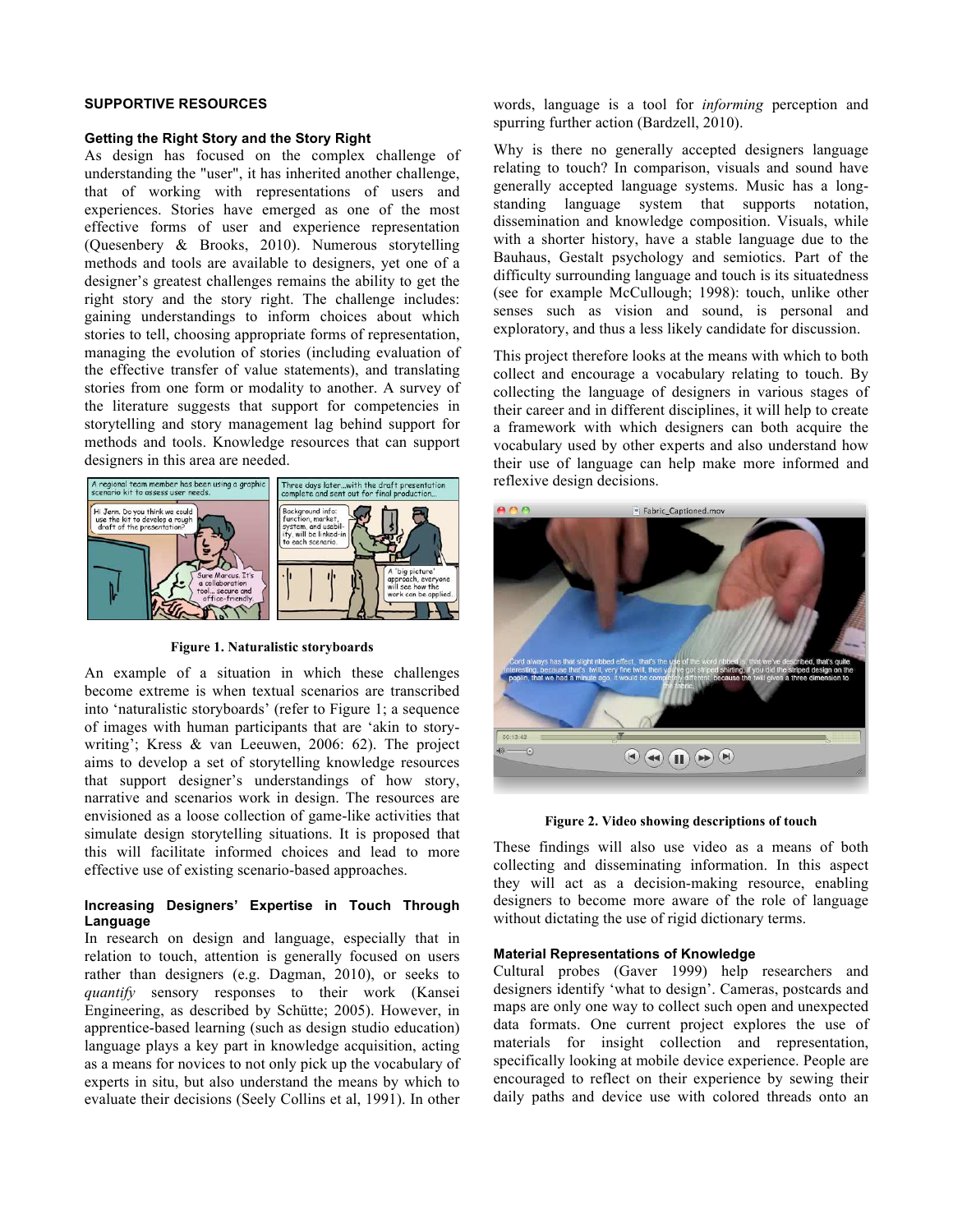abstract map printed onto a handkerchief. The aim of the material (e.g. fabric, threads) is to more fully engage people, to make the recording tool portable and to raise the potential for collecting open, unexpected and surprising data. By making a physical artefact, our participants articulate and preserve their experience through an object.



**Figure 3: Hankerchiefs showing paths**

The resulting 'artefact' is used as stimuli for experience accounts in interviews. The artefacts and experience accounts are then used in design meetings and the designers need to interpret the artefact, i.e. they need to make sense of it in order to identify design purposes rather than to respond to well-described problems. This, we believe, can be seen as a valuable aspect in design-centred user research.

#### **Video as a Way of Representing Insights:**

Within HCI, video is typically used for data collection, interpretation, evaluation, or to show fictional scenarios (Ylirisku and Buur, 2007). For an ongoing project located in the area of mobile interaction design we use video formats to communicate use and experience scenarios to designers. The videos were based on interview data and video is used as a sense-making tool to select foci, to explore the data and to depict context and experience (compare Saldaña, 2005 on Ethnodrama). The scenarios are acted out, recorded and displayed in short films. This contrasts with traditional text-based approaches, where analysis tries to describe phenomena and problems exhaustively and in a generalised way. By introducing this media in a novel way, we channel the designer's attention onto specific aspects in the data without losing the empathic qualities of personas or the power of scenarios to envision future opportunities.



**Figure 4: video showing device use**

# **CONCLUSION AND DISCUSSION:**

We challenge the notion that knowledge can be either "captured" or "transferred", because it focuses only on the kind of knowledge can be physically and temporally located in external representations. This simplistic notion appears to go hand-in-hand with, and indeed underpin, the notion that the use of certain design methods can lead to a set of prescribed design outcomes. We propose that existing prescriptive-type design methods can be profitably supplemented and 'softened', i.e. applied in less rigid ways, by using loose collections of *supportive resources*. Our case studies illustrate how these resources work to *inspire, frame, guide,* and *support* design:

- *Getting the right story and the story right* is not straightforward. The problem extends beyond a focus on tools and methods, which have traditionally supported story crafting and communication rather than understandings about how stories work. Narrative-based<br>knowledge resources will support designer's knowledge resources will support designer's understandings of how story, narrative and scenarios work. These can be applied as needed to gain insights, make informed choices, and ensure effective use.
- While designers may not realise it, there is a *language around touch*: becoming fluent in articulating these qualities can enable better work. Creating a means to capture, share, and built upon this language will help designers make better design decisions, and looking towards the future, be suitably equipped for the 'anonymous materials' of the future that do not fit our existing categories (Manzini, 1989).